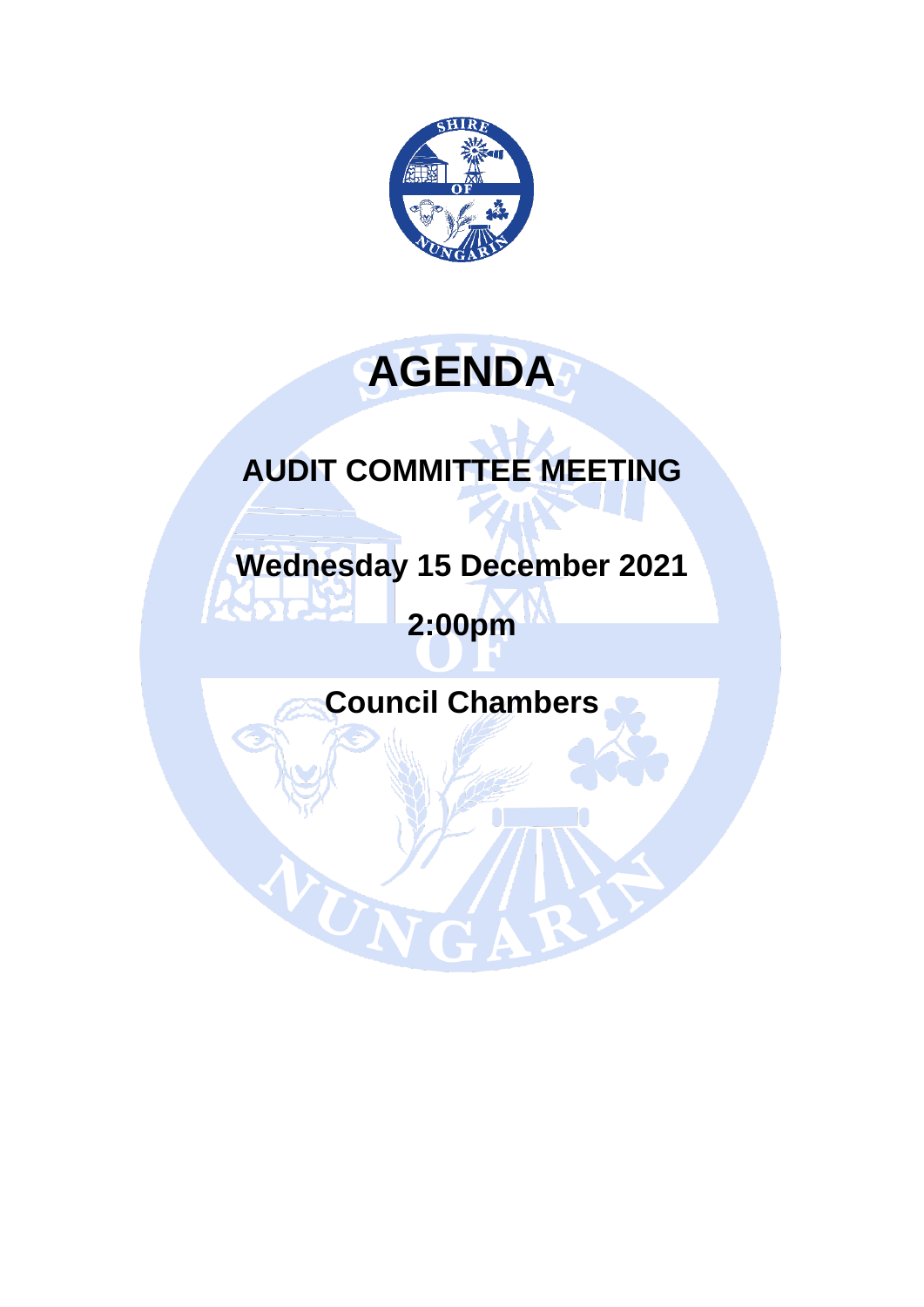## **TABLE OF CONTENTS**

|  | 4.1 Annual Report for 2020/21 and Annual General Electors Meeting  4 |  |
|--|----------------------------------------------------------------------|--|
|  |                                                                      |  |
|  |                                                                      |  |

TN

R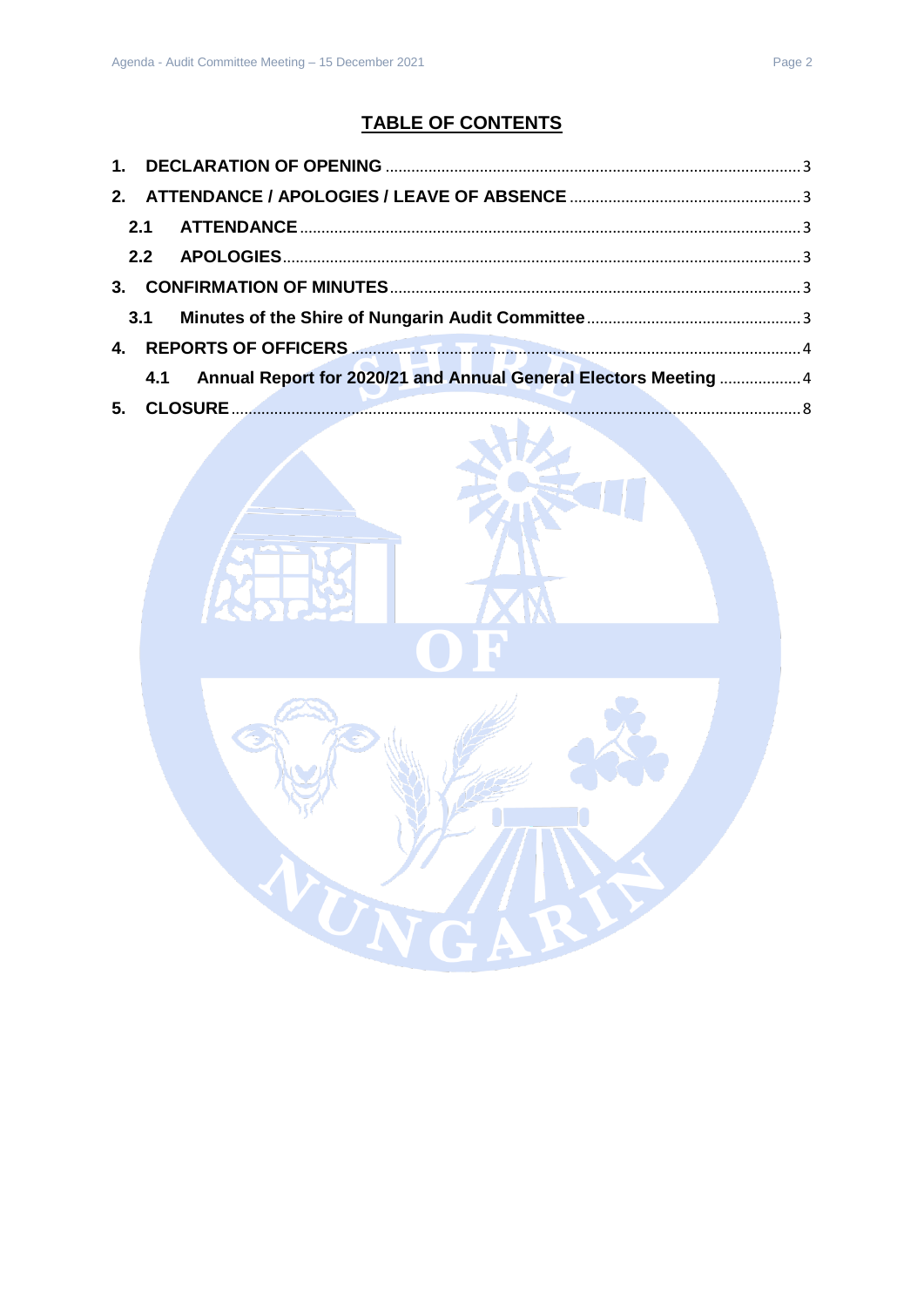### **AGENDA**

#### <span id="page-2-0"></span>**1. DECLARATION OF OPENING**

The presiding member opened the meeting at …….. pm

#### <span id="page-2-2"></span><span id="page-2-1"></span>**2. ATTENDANCE / APOLOGIES / LEAVE OF ABSENCE**

#### **2.1 ATTENDANCE**

| Shire President (Chairperson) | Cr P de Lacy        |
|-------------------------------|---------------------|
| <b>Deputy Shire President</b> | <b>Cr G Coumbe</b>  |
| <b>Elected Member</b>         | Cr RE O'Connell     |
| <b>Elected Member</b>         | Cr K Dayman         |
| <b>Elected Member</b>         | Cr W Lee            |
| <b>Elected Member</b>         | <b>Cr M Caughey</b> |
| <b>Elected Member</b>         | <b>Cr J Davis</b>   |
|                               |                     |

Chief Executive Officer Mr L Long Manager Works & Services Mr C Large

<span id="page-2-3"></span>**2.2 APOLOGIES** Nil

#### <span id="page-2-4"></span>**3. CONFIRMATION OF MINUTES**

<span id="page-2-5"></span>**3.1 Minutes of the Shire of Nungarin Audit Committee** 

UN

#### **RECOMMENDATION**

**That the Minutes of the Audit Committee held on 25 March 2021 be confirmed as a true and correct record.**

**Moved: .........................** Seconded:

**..........................**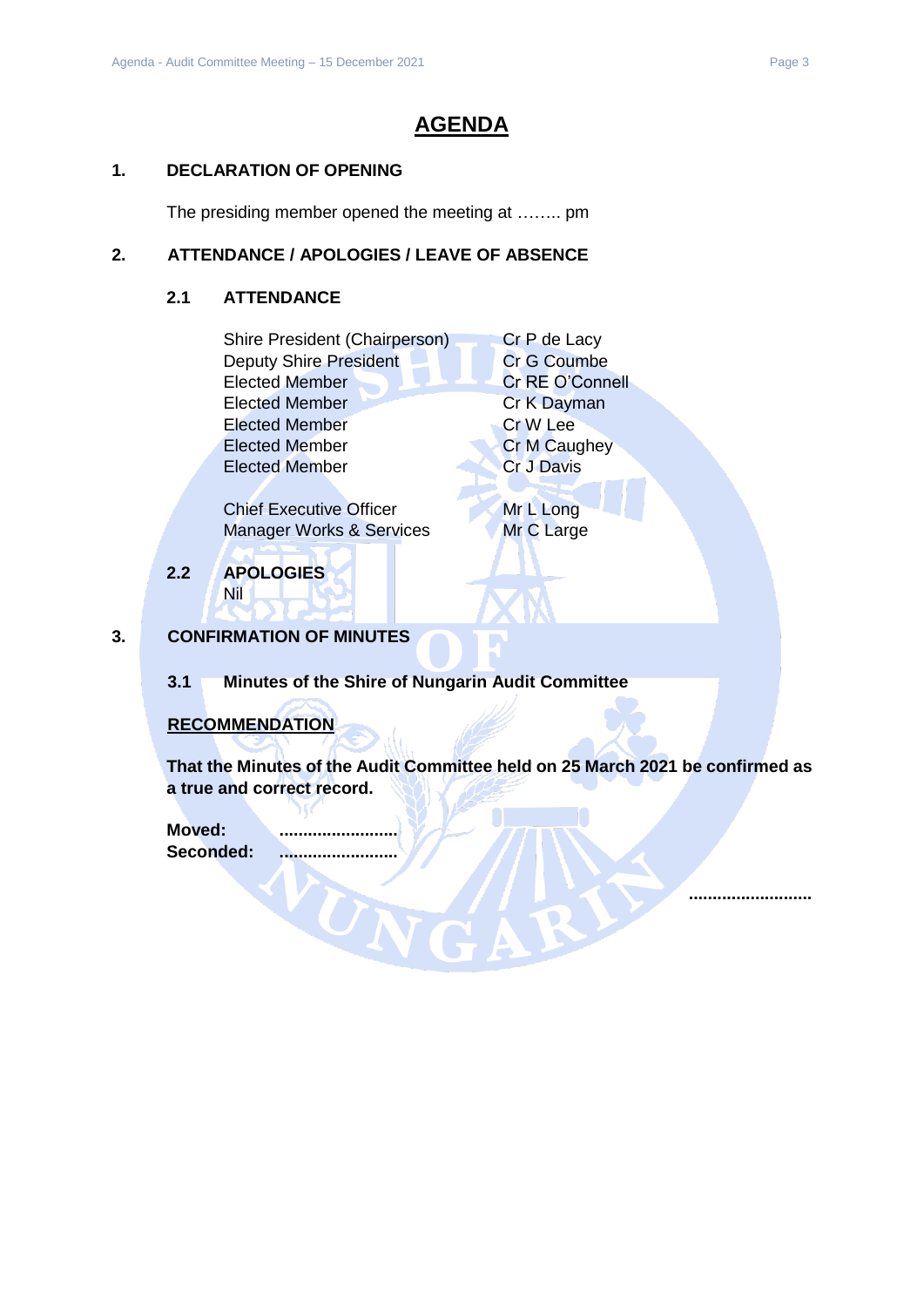#### <span id="page-3-0"></span>**4. REPORTS OF OFFICERS**

<span id="page-3-1"></span>

| 4.1<br><b>Annual Financial Report and Audit Report for 2020/21</b> |                                           |  |  |  |
|--------------------------------------------------------------------|-------------------------------------------|--|--|--|
| File Ref:                                                          | 41001                                     |  |  |  |
| <b>Previous Item Ref:</b>                                          | Nil                                       |  |  |  |
| <b>Applicant:</b>                                                  | Nil                                       |  |  |  |
| <b>Author and Title:</b>                                           | Leonard Long, Chief Executive Officer     |  |  |  |
|                                                                    | Darren Long, Financial Consultant         |  |  |  |
| <b>Declaration of Interest:</b>                                    | Nil                                       |  |  |  |
| <b>Voting Requirements</b>                                         | <b>Absolute Majority</b>                  |  |  |  |
| <b>Appendix Number:</b>                                            | 4.1A - 2020/21 Annual Financial Statement |  |  |  |
|                                                                    | 4.1B - 2020/21 Auditor General's Opinion  |  |  |  |
|                                                                    | 4.1C - Annual Financial Audit Exit Brief  |  |  |  |

#### **RECOMMENDATION**

**The Audit Committee recommends to Council that:**

- **1. The Annual Financial Report for the year ended 30 June 2021 be adopted;**
- **2. The Audit Report for the 2020-2021 financial year be accepted;**
- **3. The CEO be authorised to forward the Council report to the Minister outlining the actions to be taken regarding the items raised in the Audit Report for 2021;**
- **4. The Auditors Management Report for the year ended 30 June 2021 be received.**

**Moved: ......................... Seconded: .........................**

**Absolute majority required**

**..........................**

#### **IN BRIEF**

The Audit Committee is required to examine the Annual Financial Report which includes the Audit Report, for the year ending 2020/2021 and to make a recommendation to Council.

The Audit Committee is also to consider the Auditors Management Report for the year ended 30 June 2021.

#### **BACKGROUND**

The purpose and responsibilities of the Audit Committee is outlined in Part 7 of the *Local Government Act1995*.

One of the Audit Committee's responsibilities is to examine the reports of the auditor. The committee would then determine if any matters raised in the reports require action to be taken by the local government and to ensure appropriate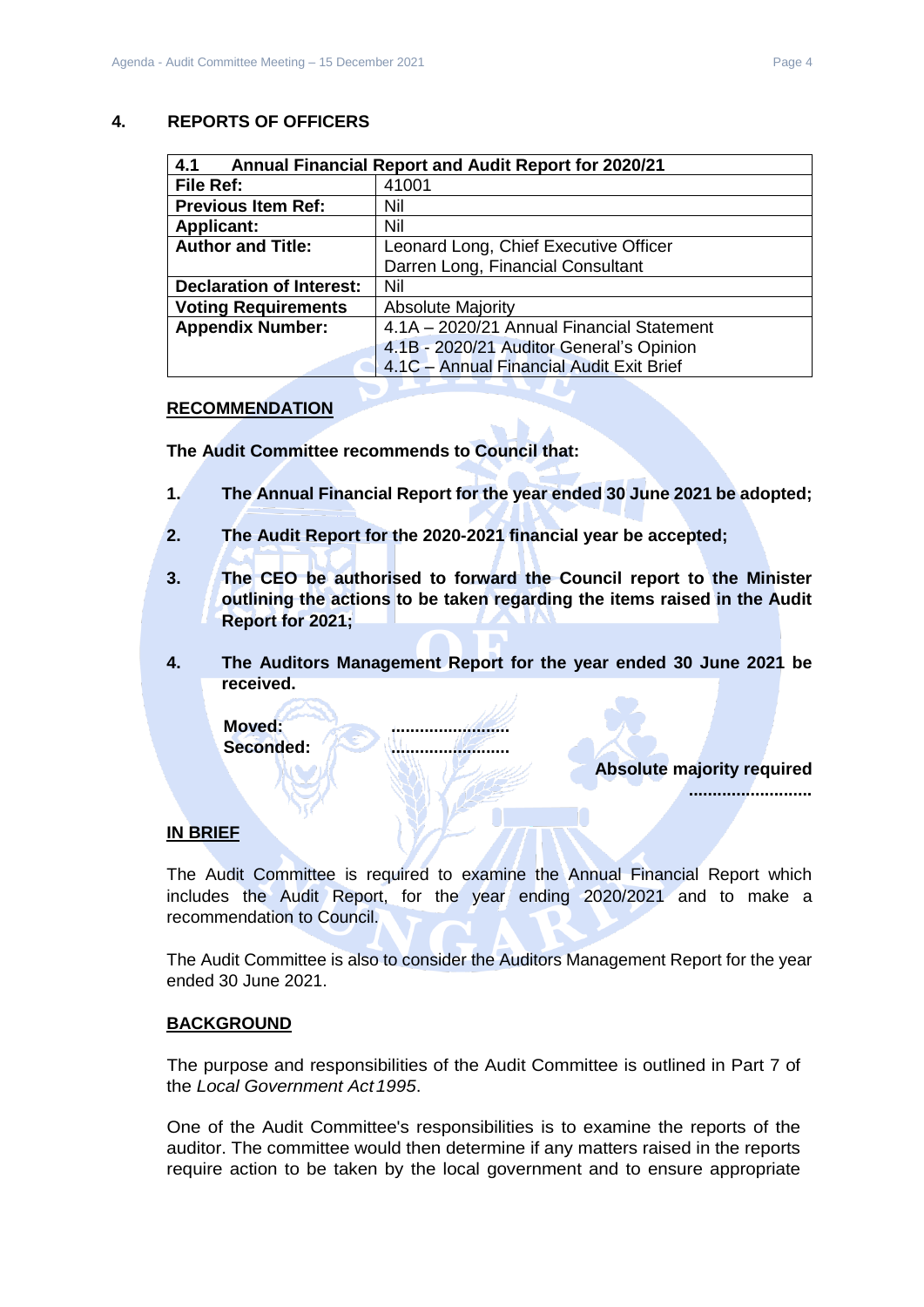action is implemented. The Audit Committee is to receive and authorise a report relating to the audit prepared by the Chief Executive Officer that is subsequently to be sent to the Minister.

This report outlines actions intended to be undertaken in relation to matters identified by the auditor.

#### **REPORT DETAIL**

Council's annual audit for 2020/21 has now been finalised by the Council's auditor Audit Partners Australia (draft) and will be signed off by the Auditor General Office in due course.

Details of management issues, suggestions etc. are contained within a separate management report and are addressed on an ongoing basis. A copy of the 2020/2021 Annual Financial Statements can be found at **APPENDIX 4.1(A).**

Following adoption of the Annual Report, the Annual Financial Statements and the official audit report the document will be presented to the Electors at the annual electors meeting. It is also a requirement that a copy of the audit report and Financial Statements be forwarded to the Dept. of Local Government.

The Auditor General has raised three items of concern resulting from the audit conducted.

1. Asset Renewal Funding Ratio not reported in Annual Financial Report

The Council is required to report on 7 financial ratios in its annual financial statements. These ratios measure trends in the Council's financial performance by a series of benchmarks.

The Auditor General has advised the Shire has not reported the Asset Renewal Funding Ratio for 2021 in the annual financial report, as required by Regulation 50(10(c) of the *Local Government (Financial Management) Regulations 1996.*

This ratio indicates whether the local government has the financial capacity to fund asset renewal as required, and can continue to provide existing levels of services in future, without additional operating income; or reductions in operating expenses. The ratio is calculated from information included in the local government's Long-Term Financial Plan and Asset Management Plans.

The Shire's Long Term Financial Plan and Asset Management Plans are outdated and the data to calculate the ratio was unavailable.

To ensure this ratio can be calculated in future, the Shire will need to prepare a Asset Management Plans that contain at least 10 years of forecast asset renewal data, and maintain the 10 year renewal forecasts. The Shire will also need to ensure that it maintains an up to date Long Term Financial Plan that contains at least 10 years of planned asset renewal data.

The Shire has begun the preparation of the asset management plans, having prepared a draft plant replacement plan projected for the next 10 years. A draft Road Infrastructure Asset Management Plan has also been prepared and is currently being reviewed by Executive Officers.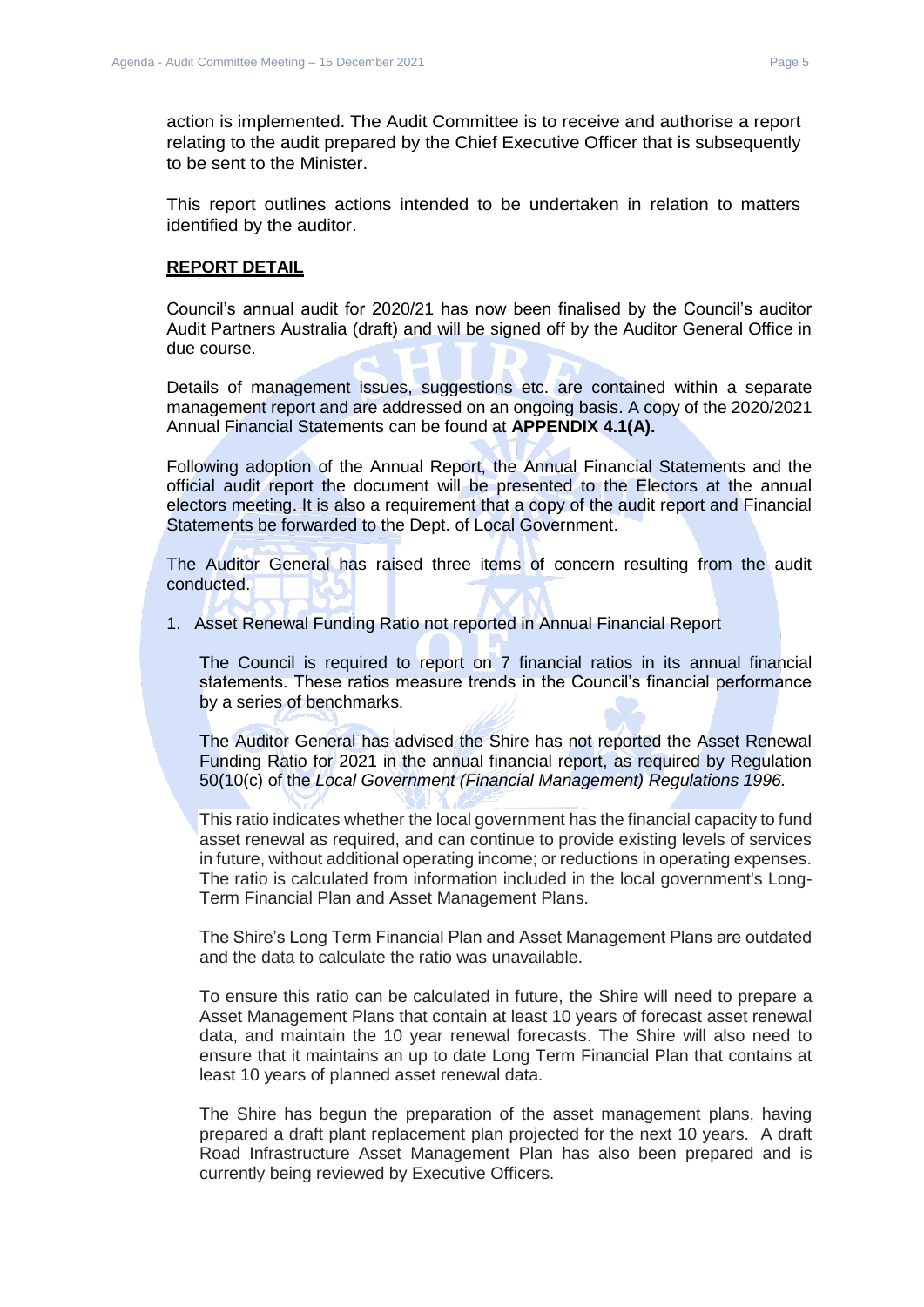In addition, quotations have been requested from contractors to undertake an asset condition audit of building assets.

A draft Long Term Financial Plan is currently being prepared, and will be workshopped with Council in March / April 2022. Once complete, the Shire will be able to calculate the Asset Renewal Funding Ratio for the 2021-22 financial year and for each year thereafter, as long as each of the Plans are reviewed and updated annually.

2. Non-Compliance with Purchasing Policy

For approximately 11% of transactions, the Shire did not have a sufficient number of supplier quotations as required under the Shire's purchasing policy, or there was no documentation to explain why other quotations were not sought.

The CEO has implemented an electronic purchase order system, which requires the ordering officer to ensure the relevant number of quotations are sourced, or to seek approval from the CEO detailing why the required number of quotations was unable to be obtained. This approach also requires a copy of all quotation documentation to be submitted with the purchase order, ensuring appropriate records are kept.

2. User Access to Shire's Financial Management System

All users of the Shire's financial management system have privileged (super user) access level. This access could be used to undermine the effectiveness of system controls (such as segregation of duties) and diminish accountability.

The Shire administration team is very small. All staff perform a broad range of duties, requiring them to have access to all system modules at all times during work hours, and this makes it impossible to have clear segregation of duties at any level, or impose security restrictions within the financial system.

This risk has been previously identified and steps have been taken to minimise the level of risk exposure. Minimisation strategies include ensuring fortnightly logs are reviewed and signed off by the CEO for those systems considered to be high risk for fraudulent activity, such as payroll and creditors.

The Shire Executive is well aware of the risk, but without the current user access level, it would be impossible to manage and operate the organisation as efficiently as it is. The Executive will continue to monitor user access and review the level of risk on an ongoing basis.

#### **SHIRE OF NUNGARIN COMMUNITY STRATEGIC PLAN 2023**

| <b>Focus Area</b> | Civic Leadership                                                                          |
|-------------------|-------------------------------------------------------------------------------------------|
| <b>Aspiration</b> | A strong local democracy with an actively engaged community and<br>effective partnership. |
| Objective         | Annually review compliance methods.<br>16.7                                               |

#### **OTHER STRATEGIC LINKS**

Nil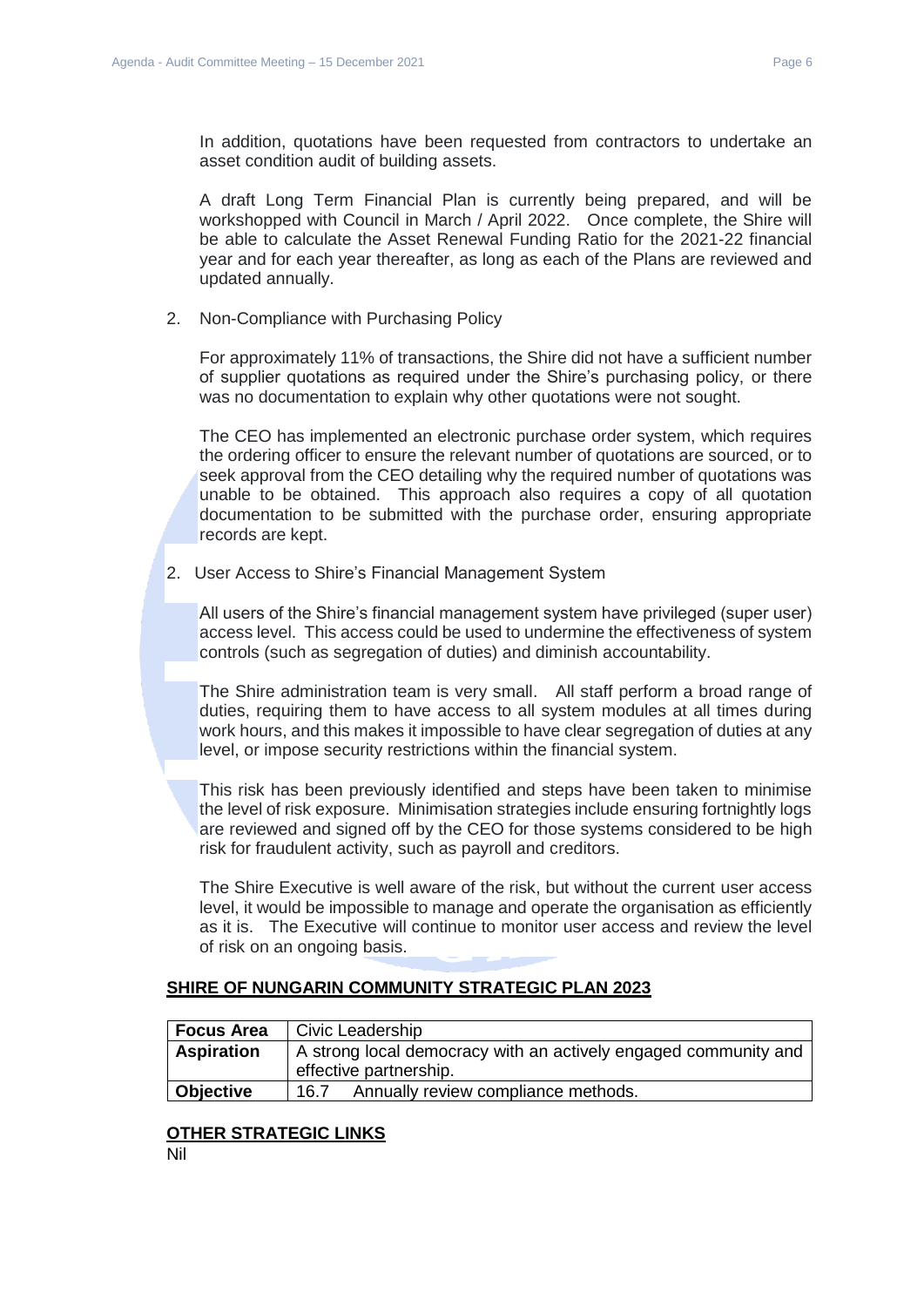#### **STATUTORY ENVIRONMENT**

#### Local Government Act 1995, Section 7.9:

Requires the Auditor to examine the accounts and annual financial report by 31 December following the end of the financial year.

Local Government Act 1995, Section 7.12A:

Sets out the requirements for local governments in respect to audits. This includes the need to prepare a report to the Minister within 3 months of receiving the audit report if the auditor identifies any items it considers significant.

Local Government (Audit) Regulations 1996, section 10:

Requires the audit report to be forwarded to the Audit Committee within 30 days of completing the audit.

Local Government (Audit) Regulations 1996, section 16:

Describes the functions of the audit committee.

#### **SUSTAINABILITY AND RISK CONSIDERATIONS**

**Economic – (Impact on the Economy of the Shire and Region)** Nil

**Social – (Quality of life to community and / or affected land owners)** Nil

### **Policy Implications**

Nil

#### **Risk Management Implications**

| <b>Risk Level</b> | <b>Comment</b>                                                        |
|-------------------|-----------------------------------------------------------------------|
| High              | The legislative requirements of the Act are clear on the process      |
|                   | required following the receipt of the Auditor General's Audit Report. |
|                   | Failing to meet the requirements exposes the Shire to action by the   |
|                   | Department of Local Government, Sport and Cultural Industries.        |

#### **CONSULTATION**

Throughout the preparation of the Annual Financial Report the Shire's Auditors, Audit Partners Australia consulted the Shires' Financial Consultant Darren Long and the Senior Finance Officer.

Early in March 2021 the Auditors, Audit Partners Australia together with the Auditor Generals' Office had an audit exit meeting to present the Annual financial Report and audit report to the Shire's Audit Committee.